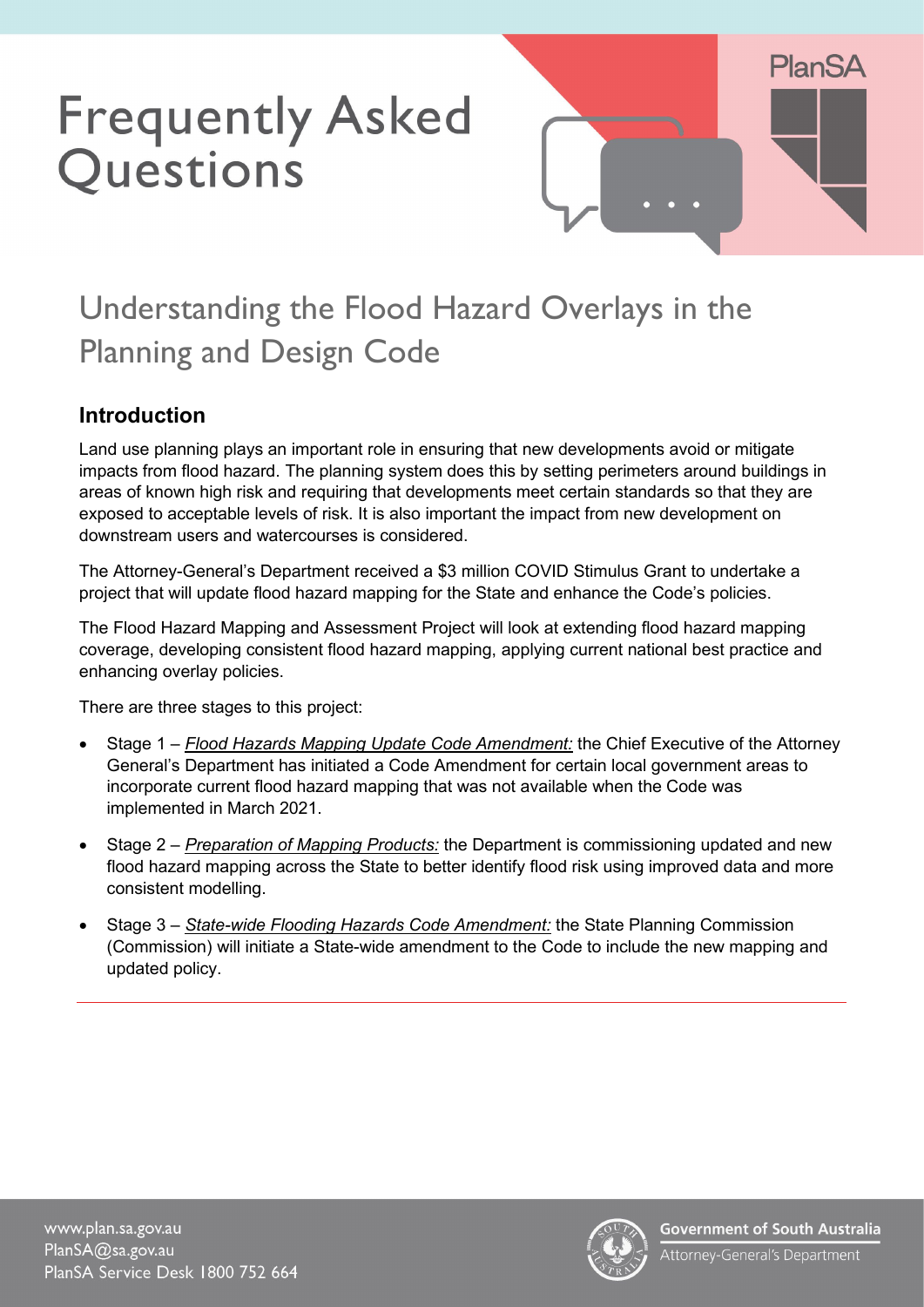# **About this FAQ**

This FAQ addresses how the Planning and Design Code (the Code) is managing new development in areas exposed to flood hazard via three overlays:

- Hazard (Flooding) Overlay
- Hazard (Flooding General) Overlay
- Hazard (Flooding Evidence Required) Overlay

The policies applying to each overlay are designed to respond to flood risk and to provide the degree to which new development must consider the flood hazard.

The FAQ also assists with understanding each flood hazard overlay that provide policies for development subject to flooding within a 1% Annual Exceedance Probability (AEP)[1](#page-1-0) event.

### **Frequently Asked Questions**

#### **Q – What kinds of flooding is covered by the Flood Hazard Overlays?**

**A** – The overlays cover riverine (flooding of water courses and spilling onto adjoin areas) and surface water flooding (rainfall events that exceed stormwater infrastructure capacity and flood areas) at a 1% AEP event.

#### **Q – What about flood hazard along the coast and River Murray?**

**A** – Flooding along the coast and River Murray is addressed via overlays that apply to specific locations. The Coastal Areas Overlay and Coastal Flooding Overlay deal with coastal hazard risk. Flooding along the River Murray is addressed in the River Murray Flood Plain Protection Area Overlay.

#### **Q – The Code says that I am in the 'Hazard (Flooding) Overlay', what does this mean if I want to undertake development?**

**A** – The Hazard (Flooding) Overlay covers areas of highest flood hazard or where flood depth has been modelled at 300mm or greater above ground level for a 1% AEP flood. It seeks to minimise impact on people, property, infrastructure and the environment by avoiding development in high risk areas.

#### **What does this mean for development?**

- Development is not suitable in high risk areas and developed areas, where intensification should be minimised.
- To ensure that flood ways are not obstructed, development in this overlay includes fencing, small outbuildings and infill development.



<span id="page-1-0"></span>**<sup>1</sup> Annual Exceedance Probability** (AEP) is a term used to the express the percentage of likelihood of a flood of a given size or larger occurring in a given year. If a flood has an AEP of 1%, it has a one in 100 likelihood of occurring in any given year.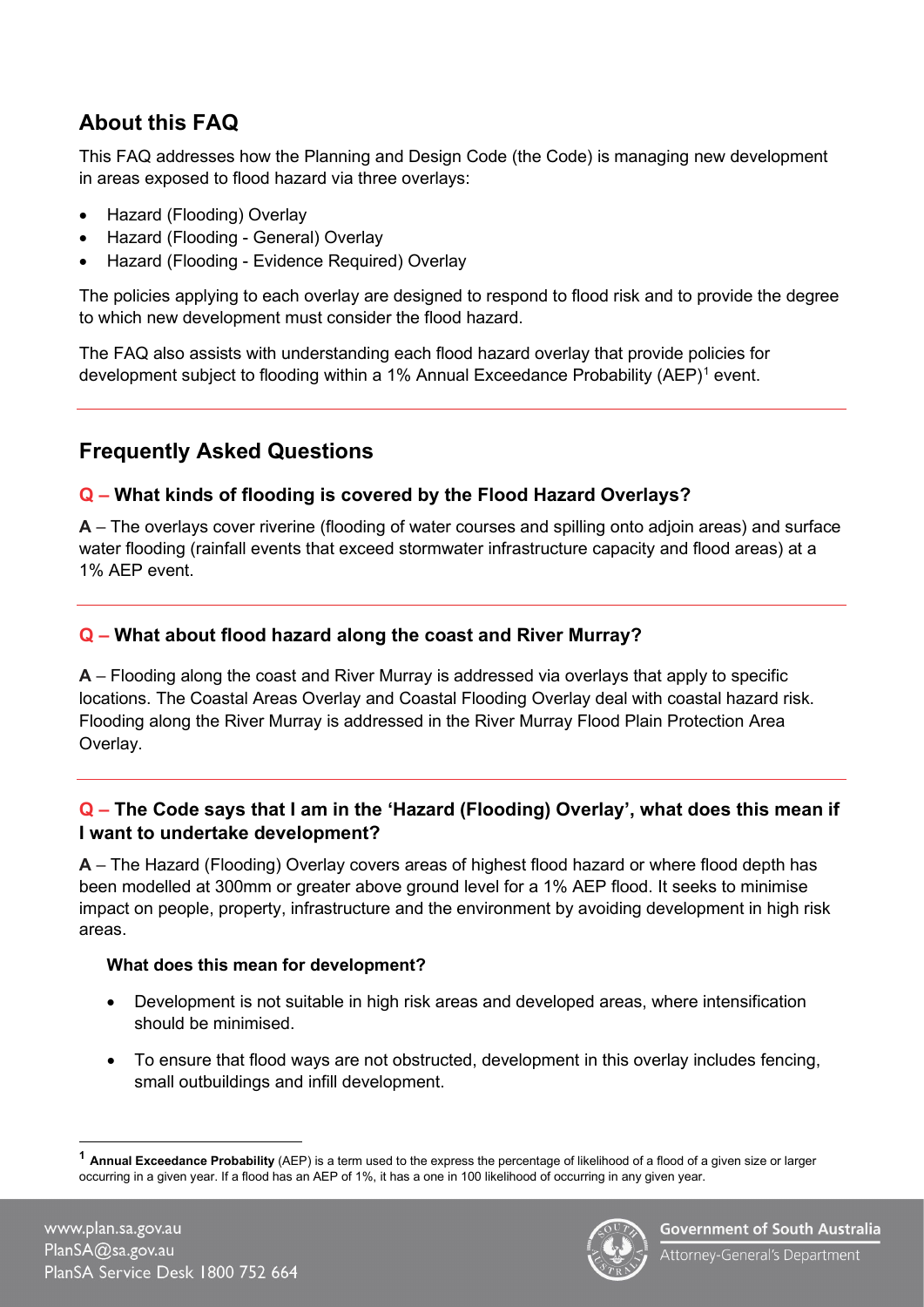- Development in this overlay is expected to be performance assessed with an engineer's report likely to be required to determine the extent of hazard risk on the property.
- Development should only occur where it can be sited and designed to minimise exposure of people and property to unacceptable flood risk (including adjoining properties); also, where evacuation is possible and emergency services can gain access during a 1% AEP flood event.
- After detailed consideration of the above listed factors, building above the flood plain with a free board of 300mm may be considered appropriate by the relevant authority.
- Buildings that house vulnerable people, community services, key infrastructure and emergency services should be sited away from areas within this overlay.
- Buildings that house hazardous materials must be suitably designed to ensure there is no leakage into flood waters.

#### **Q – The Code says that I am in the 'Hazard (Flooding-General) Overlay', what does this mean if I want to undertake development?**

**A** – The Hazard (Flooding-General) Overlay covers areas of lower flood hazard or where flood depth has been modelled at less than 300mm above ground level for a 1% AEP flood. The overlay seeks to minimise impact on people, property, infrastructure and the environment through the appropriate siting and design of development.

#### **What does this mean for development?**

- Habitable buildings, commercial and industrial buildings, and buildings used for animal keeping should be sited and designed to prevent the entry of floodwaters (where the entry of floodwaters is likely to result in undue damage to or compromise ongoing activities within the building).
- A Deemed-To-Satisfy (DTS) criteria of 300mm free board above 1% AEP flood event applies for development assessment.
- If a flood depth cannot be provided, the development authority may require an engineer's report on the flood depth.
- Buildings that house vulnerable people, community services, key infrastructure and emergency services should be sited away from areas within this overlay.
- Buildings that house hazardous materials must be suitably designed to ensure there is no leakage into floodwaters.

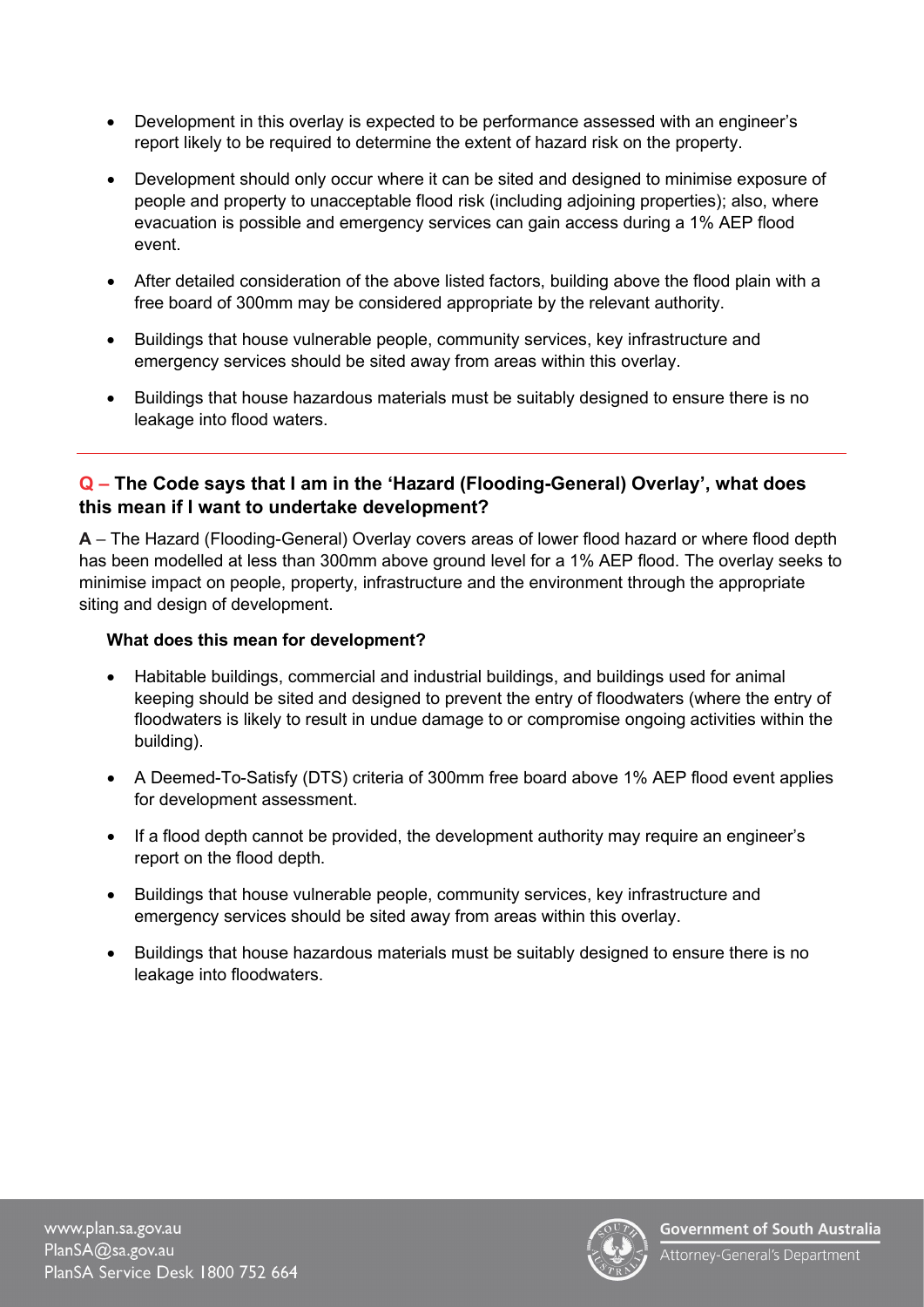#### **Q – The Code says that I am in the 'Hazard (Flooding-Evidence Required) Overlay', what does this mean if I want to undertake development?**

**A** – The Hazard (Flooding-Evidence Required) Overlay applies to areas where there is no flood hazard data, making the flood risk unknown.

The overlay seeks to adopt a precautionary approach to mitigate potential impact on people, property, infrastructure and the environment through the appropriate siting and design of development.

This overlay is proposed to be removed from the Code once studies are completed via the Code Amendment process.

#### **What does this mean for development?**

The Deemed-to-Satisfy (DTS) criteria requires habitable buildings, commercial and industrial buildings, and buildings used for animal keeping to incorporate at least 300mm free board above:

- (a) the highest point of the top of kerb of the primary street; or
- (b) the highest point of natural ground level at the primary street boundary where there is no kerb.

#### **Q – My house is not included in a Flood Overlay. Does this mean I am not at risk of flooding?**

**A** – Flooding is dependent on many different aspects, there are limitation in predictability and this is increasing with the occurrence of climate change. The modelling and associated mapping provides an indication of flooding from river, creek or stormwater flows during a 1% AEP event.

It is possible that your land may be affected by a larger event than the 1% AEP. It is also possible that your land may flood in a more frequent event due to infrastructure failures, such as pipes being blocked or levee failures. In addition, changes to the catchment may have occurred after the flood study data was collected, which could increase your flood risk.

Roadways are designed to accommodate excess stormwater. It is also possible that gardens, driveways and sheds in properties which are not included in the overlay may experience shallow flooding. This scenario is called 'nuisance flooding' as the impact and costs associated with the flooding is relatively low.

It is also common for local roads in metropolitan Adelaide to flood in more frequent events as most council underground stormwater systems cater for a 20% to 10% AEP.

#### **Q – I have never experienced flooding before, so why has my property been identified?**

**A** – Although your property has never been flooded before, it cannot be assumed that land is free from flood risk. Climate change and increased stormwater run-off from increasing hard surfaces from urban development—will increase chances of flooding in the future. Flood studies use rainfall patterns and topography amongst other factors to determine flood hazard areas.

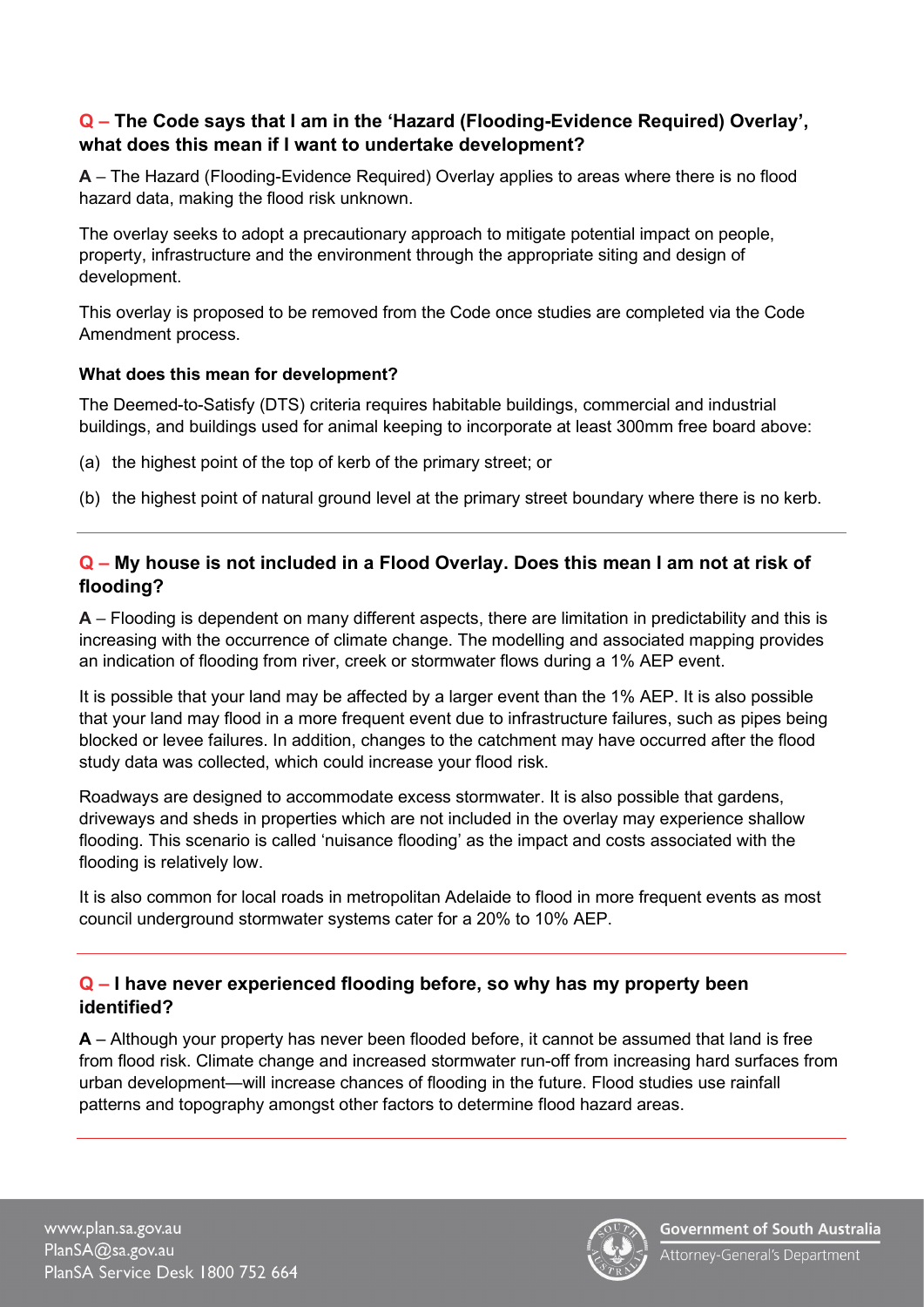#### **Q – Only a small proportion of my allotment is covered by the flooding overlay, does that mean that the whole allotment is assessed against the overlay policy?**

**A** – No, only that part of the development within the specific overlay needs to be assessed against the overlay policy.

#### **Q – Why am I required to build 300mm above the 1% AEP flood event?**

**A** – The 300mm above the 1% AEP flood event is called the freeboard. A freeboard is added to flood height as the minimum flood level to provide reasonable certainty of achieving the desired level of protection of property. The freeboard takes into account:

- Uncertainties in the estimates of flood level from flood modelling including local factors, impact of infill and climate change.
- Wave action models assume flat surfaces and does not consider waves from either wind, or boats and vehicles in the flood areas.



#### **Q – What should be done when two flood hazard overlays apply?**

**A** – When more than one of the flood overlays apply to a parcel of land, the overlay that addresses the higher flood hazard risk will apply.